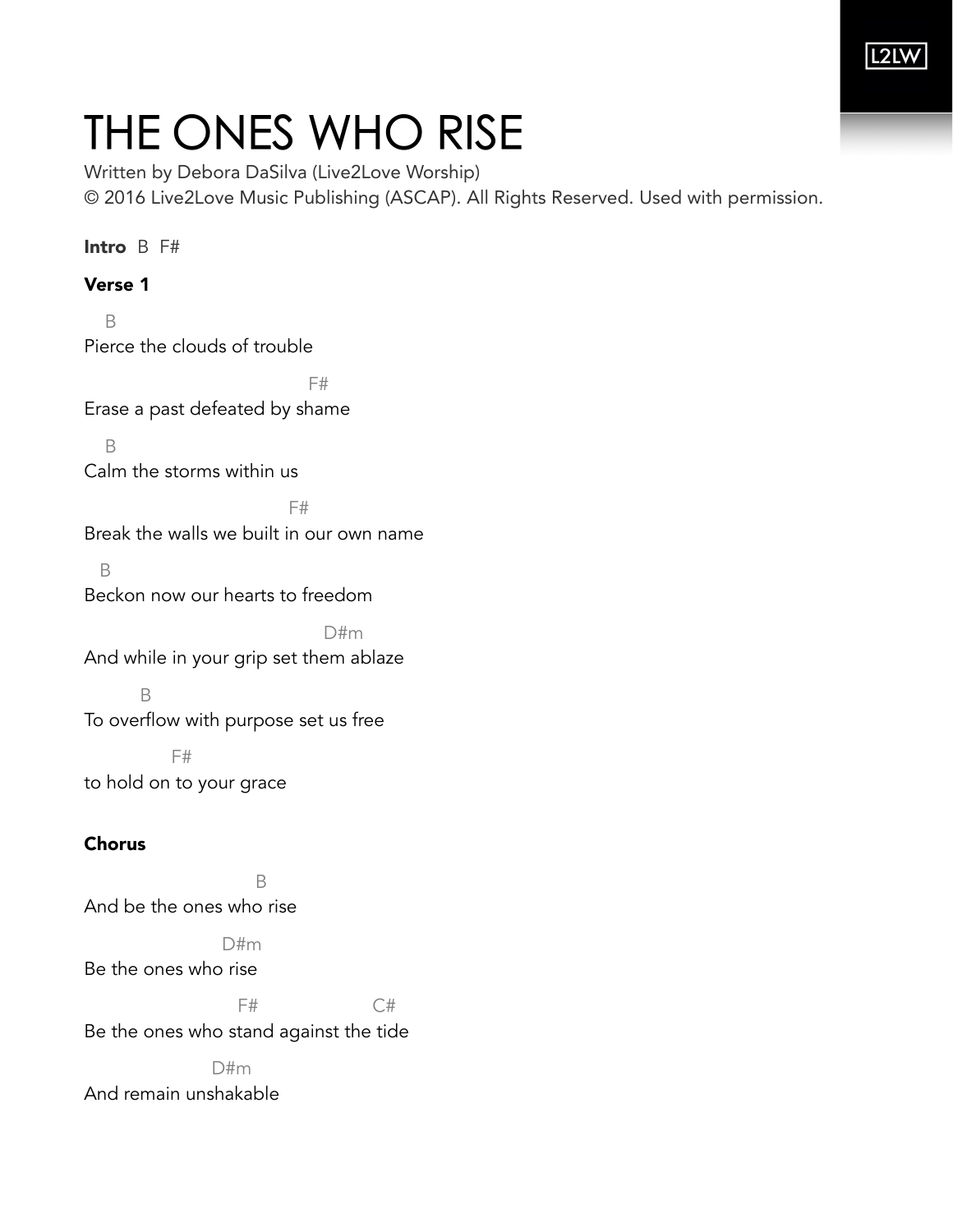## Verse 2

 B Be the strength upon our hearts F# Oh Be our joy through struggles and the hurt B Oh Move swiftly to deliverance F# Make us difference makers in this world B Beckon now our hearts to freedom D#m And while in your grip, set them ablaze B To overflow with purpose, set us free F# to hold on to your grace

## Bridge

B D#m/A# D#m (2x)

 B We will not retreat we will not fall back

 D#m We are chosen people Following your steps

G#m Greater is the One

F#/A#

who lives in us